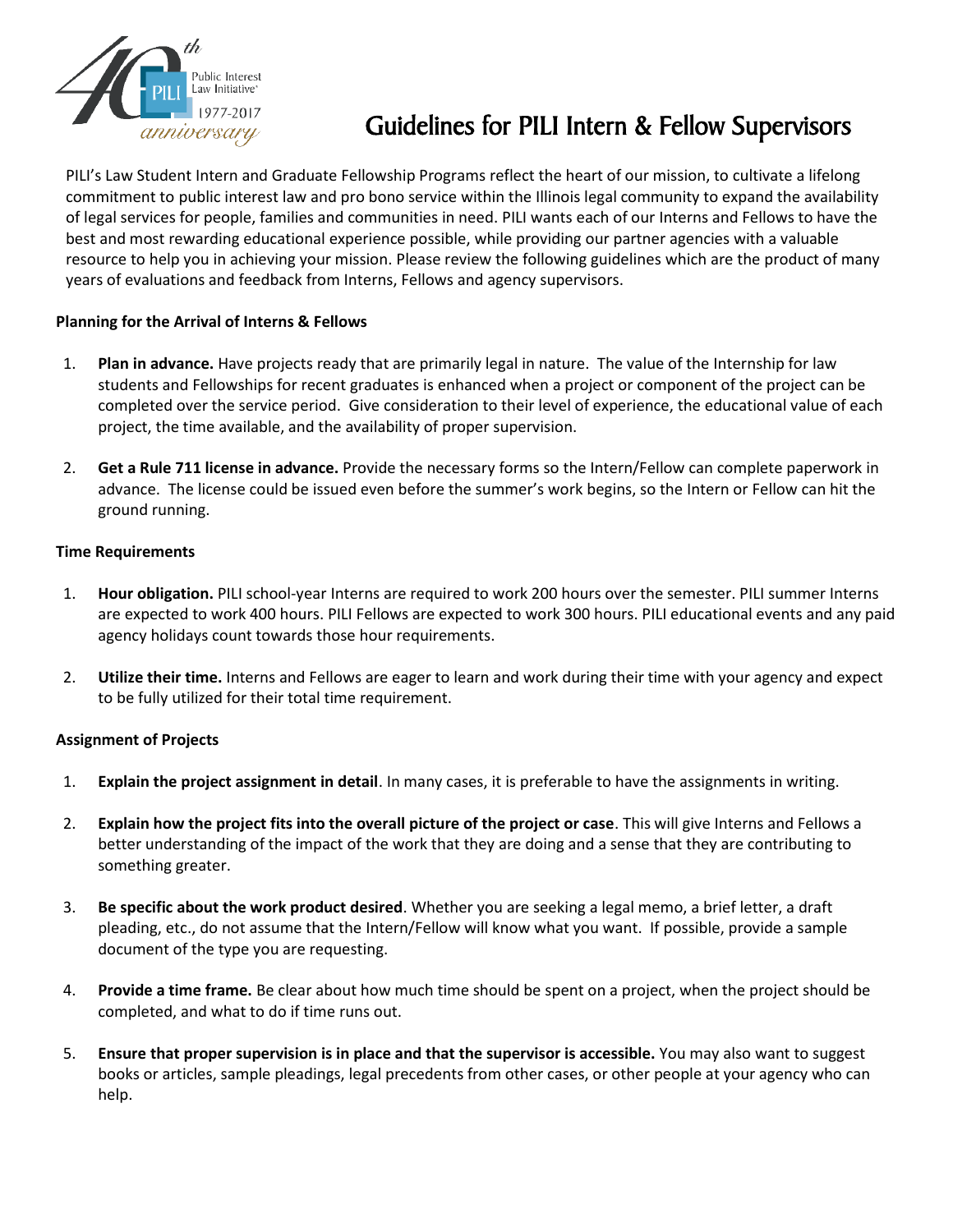- 6. **Explain any reports you require.** If the Intern/Fellow is expected to provide progress reports, give details about when and to whom the reports should be given.
- 7. **Give clear assignments.** At the end of each meeting, make certain that the Intern/Fellow understands the assignment. Invite questions, both at that initial meeting and later.
- 8. **Avoid conflicts of interest.** This is an issue to be mindful of with regard to Fellows. When a project is being assigned, check for possible conflicts of interest between the Fellow's law firm and the matter. When in doubt, check with the firm, or even better, always perform the check.
- 9. **Meet at least weekly with Interns/Fellows to check on the status of assigned work**. This is important even if the meeting is brief. Interns/Fellows often are reluctant to bother their supervisors, so regular meetings eliminate that possible concern.
- 10. **Provide prompt feedback.** Evaluate the work product promptly when the Intern/Fellow has completed the project. Discuss the evaluation and invite questions. Review of the work product and constructive criticism are essential. It is important to include positive comments with negative ones. One of the most common complaints of Interns and Fellows is that they do not get enough or timely feedback on their work.
- 11. **Provide more formal evaluations.** After five weeks, plan meetings for a mid-point evaluation of work. At the end of the Internship/Fellowship, meet with each person to evaluate his/her work as well as to receive comments, suggestions, and criticisms about the experience.

#### **Agency Experience**

- 1. **Be sure to provide each Intern or Fellow with the name of one designated supervisor.** This is especially important if multiple attorneys at your agency will be assigning tasks.
- 2. **Assign challenging work**. Assignments should be as substantive and challenging as possible. If everyone helps with phones or copying, the Intern/Fellow should do so also. However, keep in mind these people are with you to learn how to be lawyers. Give each person as much responsibility as s/he can handle in carrying out assignments with appropriate supervision.
- 3. **Vary the work.** Assignments should be varied so that each person is exposed to different aspects of agency work. No one should be buried in the library all summer or fail to observe some proceedings.
- 4. **Include the Intern/Fellow in decision-making about cases and projects**. When possible, include him/her in the decision-making process, e.g., discussion of potential matters, trial strategy, legal theories, etc.
- 5. **Engage the Intern/Fellow in agency matters.** This can include those matters on which s/he is not working, including things like client meetings, trials, and settlement conferences. Also, invite him/her to attend agency board, staff, and committee meetings as appropriate. Explain the agency's functions, e.g., intake, fundraising, personnel, so s/he will have a more complete picture of your agency.
- 6. **Keep in touch after the term ends.** Keep each Intern/Fellow informed of developments in the matters s/he worked on, even after the summer is over. These people potentially are your future pro bono attorneys, volunteers, board members, fundraisers, and even potential future staff members.